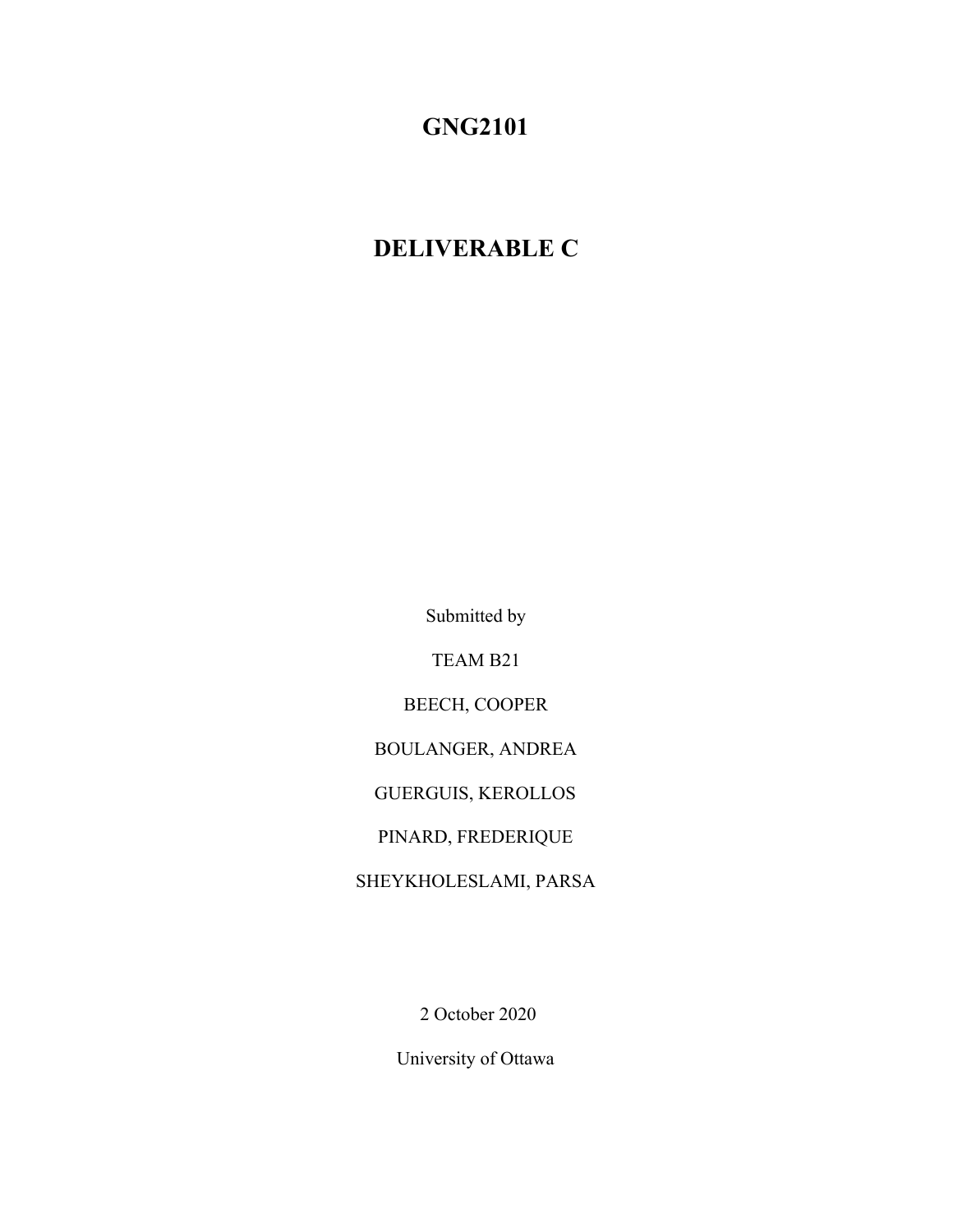#### **Introduction**

Deliverable C covers the preliminary design, the project plan and the feasibility study. Following the meeting with the client, several needs were targeted. From these needs, design criteria have been defined. The deliverable will initially present different ideas of hearing aids. With regard to these ideas, it will be analyzed the positive and negative points based on the design criteria defined previously in the deliverable B. Secondly, it will be a question of the comparison of the different ideas developed and end with a detailed overall solution. The second section of this deliverable will propose a project plan and the third section will discuss the feasibility.



## **1.Conceptual Design**

## **1.2 Product Concepts**

## **Andrea B**

- 1. Produce a 3D printed case to go over the hearing aid to block off all ports where water can enter and can be removed for charging
- 2. Take off the original casing of the hearing aid and again, using a 3D printer, produce a casing to replace the original
- 3. Use pieces of a shower curtain to block off charging ports and waterproof the microphone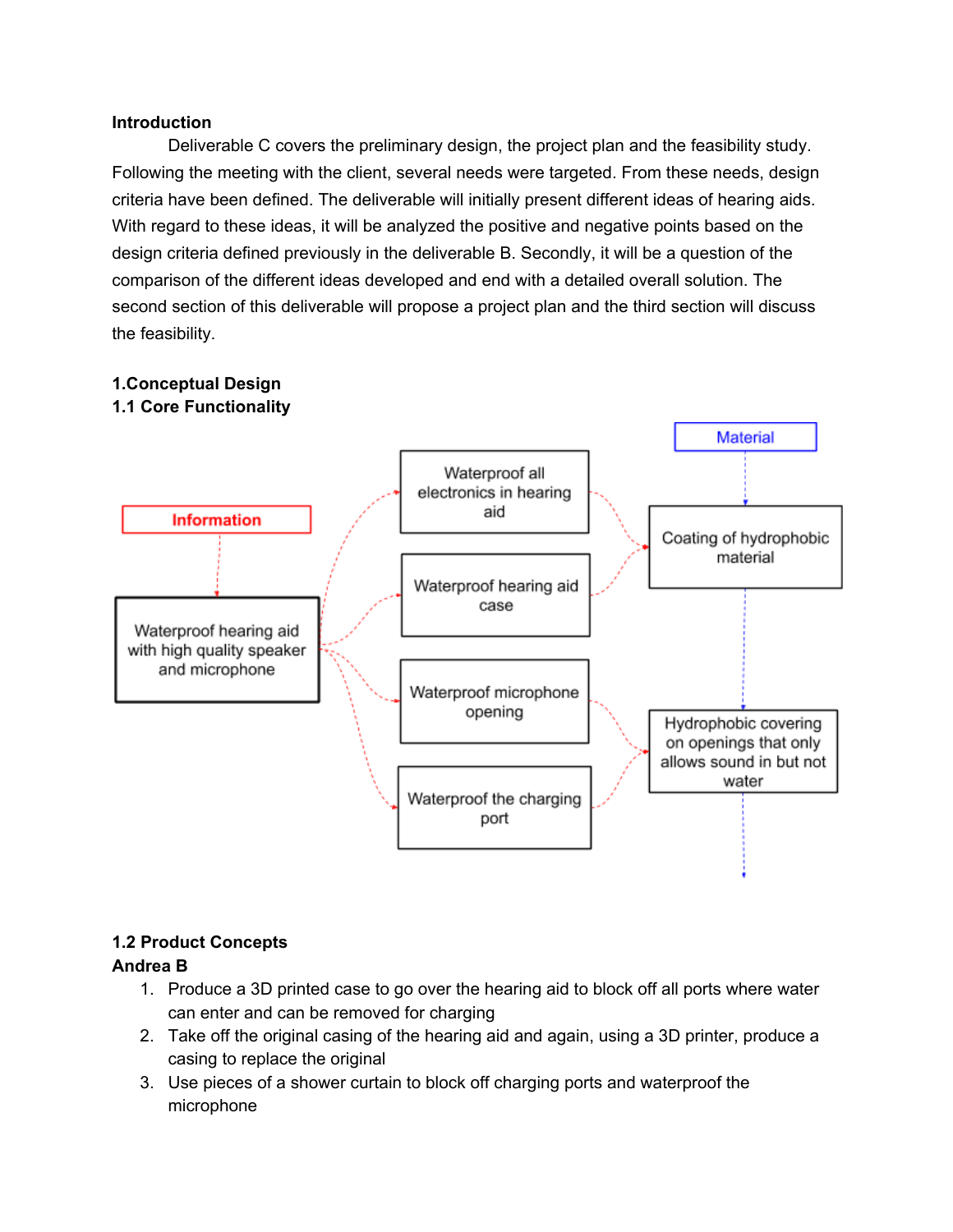#### **Cooper B**

- 1. Cover speakers/exposed electronics with wax
- 2. Duct Tape over holes
- 3. Cover the hearing aid with a latex covering (similar to a balloon)

#### **Frederique P**

- 1. Recovering the hearing aids with neoprene.
- 2. Recovering the hearing aids with a protective silicone layer
- 3. Use waterproof shoes spray on the hearing aids

#### **Kerollos G**

- 1. Waterproof the electronics with clear nail polish or a hydrophobic spray and make a silicon piece to waterproof the charging port and cover the microphone with a water resistant fabric
- 2. Use caulking to seal all the seams of the hearing aid and make a silicon piece to waterproof the charging port
- 3. Fill inside of hearing aid with hot glue to waterproof the electronics and cover microphone with a mesh to only let sound in but not water

#### **Parsa S**

- 1. Put regular hearing aids in custom waterproof casing made of silicon
- 2. Use waterproofing spray on regular hearing aids to make them waterproof
- 3. Make hearing aids that go over the ear like headphones with waterproof materials

|                 | 1    | $\overline{2}$             | 3       | 4              | 5                                       | 6          |
|-----------------|------|----------------------------|---------|----------------|-----------------------------------------|------------|
| <b>Metric</b>   | Cost | Water<br><b>Resistance</b> | Weight  | <b>Battery</b> | <b>Estimated</b><br><b>Battery Life</b> | Fit        |
| Andrea 1        | \$25 | <b>IP58</b>                | $>145q$ | Recharge       | 16 hours                                | <b>BTE</b> |
| Andrea 2        | \$25 | <b>IP68</b>                | $>145q$ | Recharge       | 16 hours                                | <b>BTE</b> |
| Andrea 3        | \$35 | IP45                       | $>145q$ | Recharge       | 16 hours                                | <b>BTE</b> |
| Cooper 1        | \$38 | IP <sub>68</sub>           | $>145g$ | Recharge       | 16 hours                                | <b>BTE</b> |
| Cooper 2        | \$33 | <b>IP56</b>                | $>145q$ | Recharge       | 16 hours                                | <b>BTE</b> |
| Cooper 3        | \$45 | IP <sub>68</sub>           | $>145q$ | Recharge       | 16 hours                                | <b>BTE</b> |
| Frederique<br>1 | \$45 | IP <sub>68</sub>           | $>145q$ | Recharge       | 16 hours                                | <b>BTE</b> |

#### **1.3 Concept Analyses**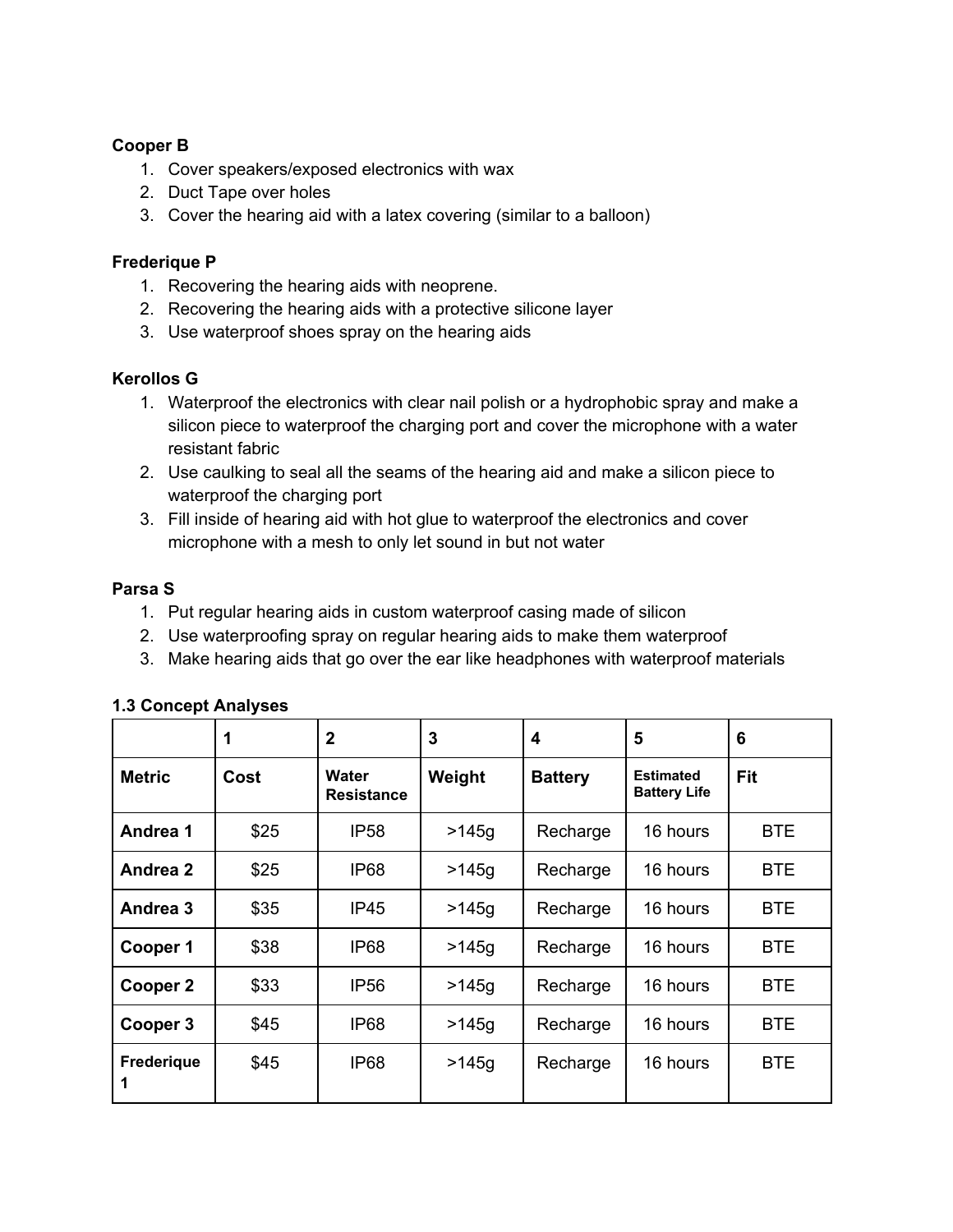| Frederique<br>2   | \$33 | IP <sub>68</sub> | $>145q$ | Recharge | 16 hours | <b>BTE</b> |
|-------------------|------|------------------|---------|----------|----------|------------|
| Frederique<br>3   | \$45 | <b>IP46</b>      | $>145q$ | Recharge | 16 hours | <b>BTE</b> |
| <b>Kerollos 1</b> | \$75 | <b>IP68</b>      | >145q   | Recharge | 16 hours | <b>BTE</b> |
| <b>Kerollos 2</b> | \$55 | <b>IP68</b>      | $>145q$ | Recharge | 16 hours | <b>BTE</b> |
| <b>Kerollos 3</b> | \$75 | IP <sub>68</sub> | >145q   | Recharge | 16 hours | <b>BTE</b> |
| Parsa 1           | \$33 | <b>IP68</b>      | >145q   | Recharge | 16 hours | <b>BTE</b> |
| Parsa 2           | \$45 | <b>IP46</b>      | $>145g$ | Recharge | 16 hours | <b>BTE</b> |
| Parsa 3           | \$45 | <b>IP46</b>      | >145q   | Recharge | 16 hours | <b>BTE</b> |

## **1.4 Concept Choices**

After evaluating our solutions, our group decided that there are three ideas that we could develop further. The first one is to "Waterproof the electronics with clear nail polish or a hydrophobic spray and make a silicon piece to waterproof the charging port and cover the microphone with a water resistant fabric". The second idea is to "Take off the original casing of the hearing aid and, using a 3D printer, produce a casing to replace the original". The last idea we chose to develop further is to "Produce a 3D printed case to go over the hearing aid to block off all ports where water can enter and can be removed for charging". These three ideas provide a wide range of solutions for our client.

## **1.5 Group Design**

In order to come to a mutual agreement about our final design, we first had a discussion about the feasibility of some of the chosen concepts. We decided that based on our limited resources, the concepts involving 3D printing would require much more time to produce therefore it would be difficult to be able to multiple prototypes. Additionally, we would need much more experience with CAD programs in order to create a casing that is the perfect shape for it to be completely airtight which is important in order for it to be waterproof.

We then discussed Kerollos' idea, which was originally our first pick, and decided to use the idea of waterproofing the electronics, microphone and charging port separately with suitable materials.

In order to decide which materials would work best to waterproof each part of the hearing aid, we will integrate ideas from other team members by testing the efficiency of some of the materials stated in their ideas as well as Kerollos' original idea. Our final choices of materials that we will test are: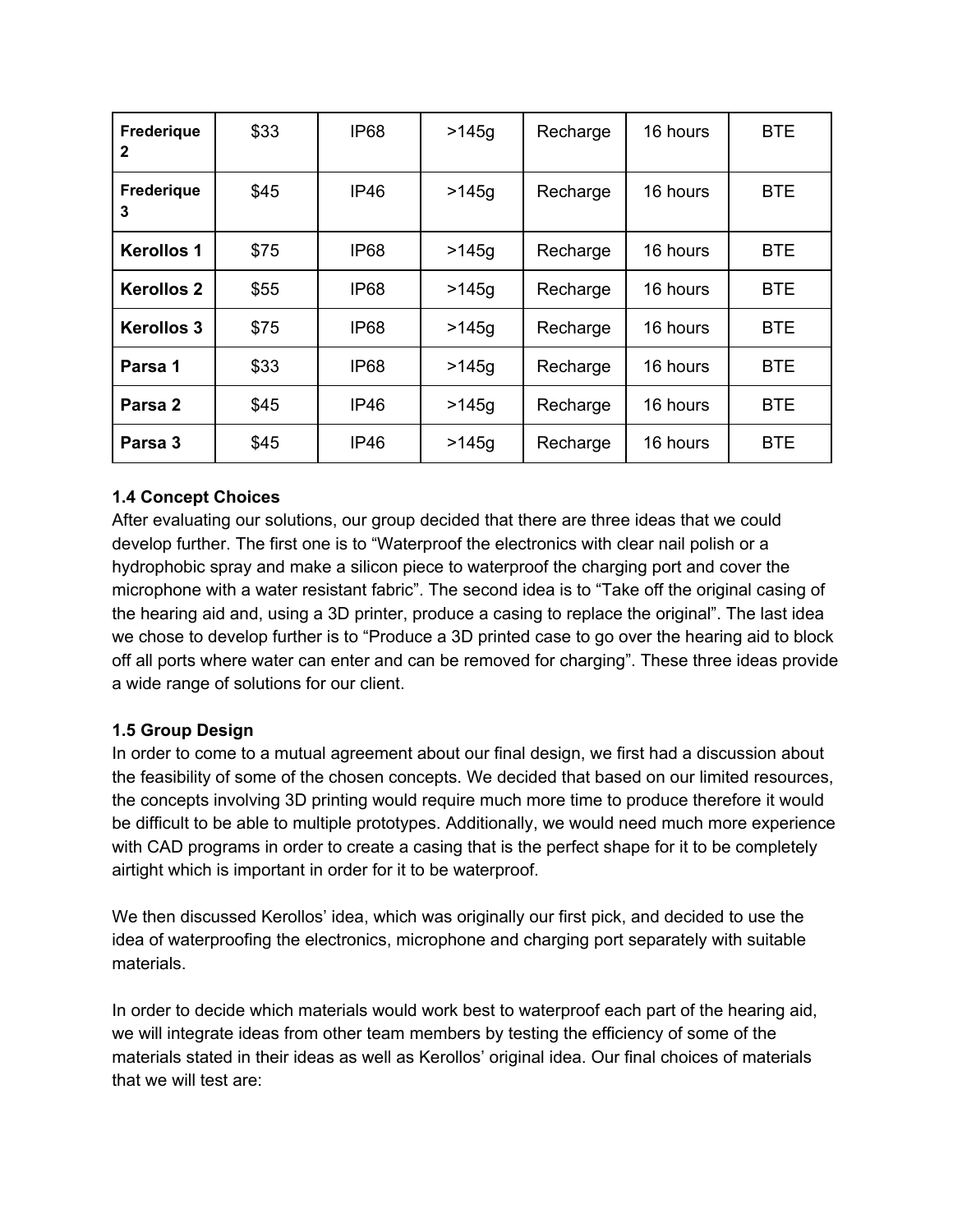- clear nail polish, hydrophobic/shoe spray and wax for the electronics
- a silicon piece and shower curtain for the charging port
- water resistant fabric and shower curtain for the microphone.

Once we test all these materials for their waterproofing effectiveness, we will implement them onto an already built hearing aid that we will purchase online.

#### **1.6 Visual Representation**

To show our idea, we obtained a picture of a hearing aid that resembles one we want to purchase and labelled it to show which parts would be altered



## **1.7 Concept Summary**

This concept was chosen because it meets all of the target criteria which includes; IP68 water resistance, weight, a rechargeable battery, 16 hour battery life and BTE fit. Although this concept meets all of our target specifications, the cost of the materials will take up most of our budget since it requires a lot of materials. Which includes and not limited to a hearing aid which will be modified, water resistant fabric and a hydrophobic spray/ clear nail polish.

## **2. Project plan**

**2.1** Please refer to other file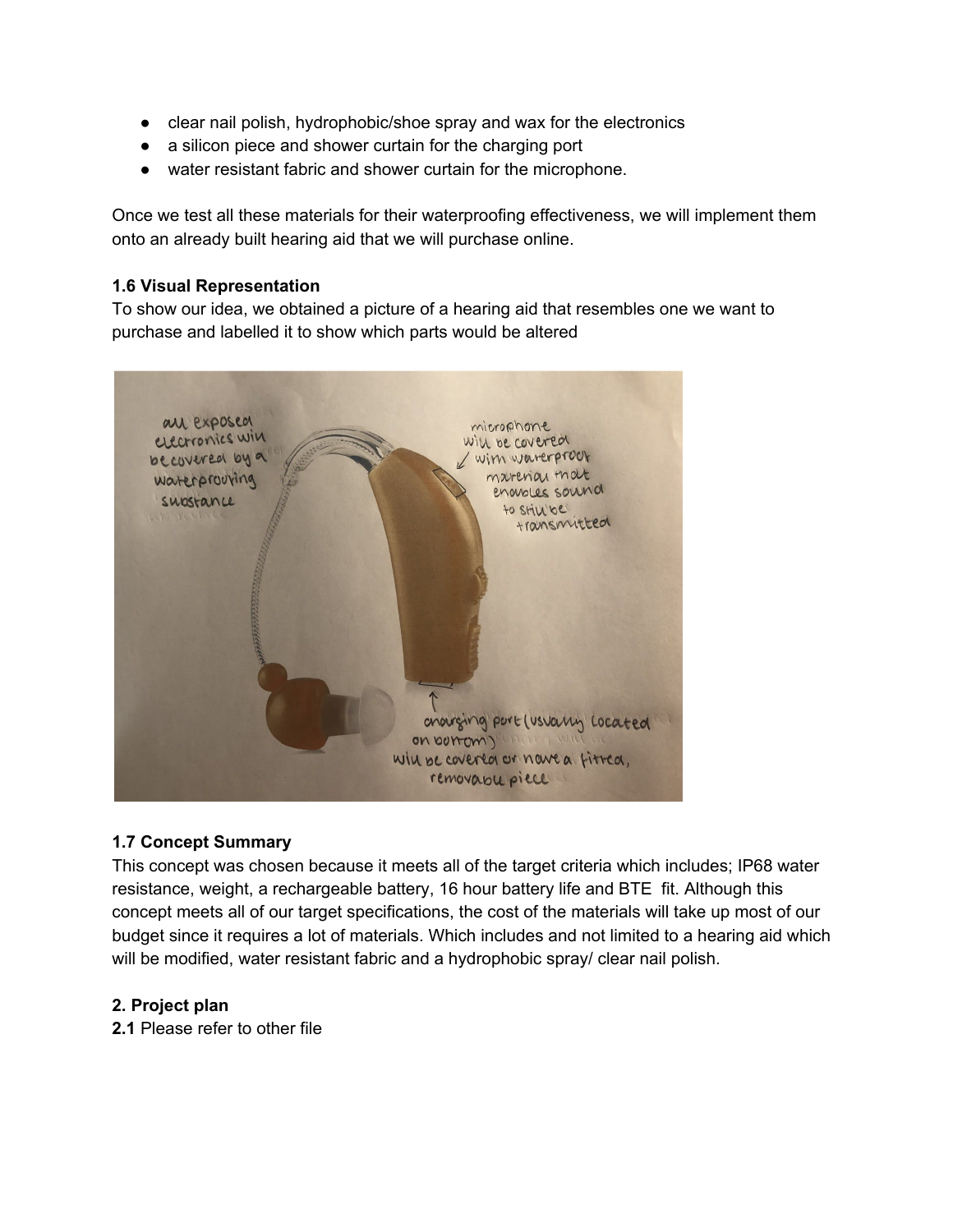## **3. Feasibility Study 3.1 Risks and Uncertainties**

One of the largest risks with our project is if our design fails and lets water into the hearing aid. This would likely damage the hearing aid which would cost us or the client time and money. As well, this would present the risk of electric shocks, although these would likely be too small to cause any serious injury. Another issue we have is verifying the hearing aid is absolutely waterproof. We have neither the time, nor the resources to properly verify that our product will withstand all conditions the client would use it in. We also won't have any realistic way to give any sort of durability or lifespan estimates of the product.

## **3.2 Feasibility Evaluation**

It is possible to determine the feasibility of the project due to the acronym TELOS which allows to define five areas of feasibility. This evaluation is presented below.

## **Technical**

## **Is the project technically possible?**

Our team is composed of one biomedical mechanical engineering student, three mechanical engineering students and one electrical engineering student. Having different fields of engineering is very interesting since everyone has knowledge specific to their field of study which will be very useful during this project. In addition, accessibility to the project manager and the teacher assistant gives us additional expertise. However due to covid situation, it will be more difficult to have access to technical resources like tools, machines and 3D printers, so it's important to take this into consideration.

## **Economic**

## **Can the project be afforded?**

For our project, it is essential that we have access to hearing aids. Hearing aids are easily found and the price varies between different models. In order to respect the budget we will use hearings aids which are sold on amazon at a cost of 48\$. In addition to the hearing aids we will need other materials like fabric to modify the hearing aid to meet the client's needs. The fabric it's not expensive, so it is possible to say that the realization of the project is possible with a cost of 100\$.

## **Legal**

## **Is the project legal?**

Since our product is only a draft and the product will not be sold, there is no legal aspect to consider. However, if we decide to release it on the market, given that for our project we will be using existing hearing aids that we are going to modify, there are certain legal issues. So it would be important to meet with legal experts to make sure we do it properly while respecting the laws.